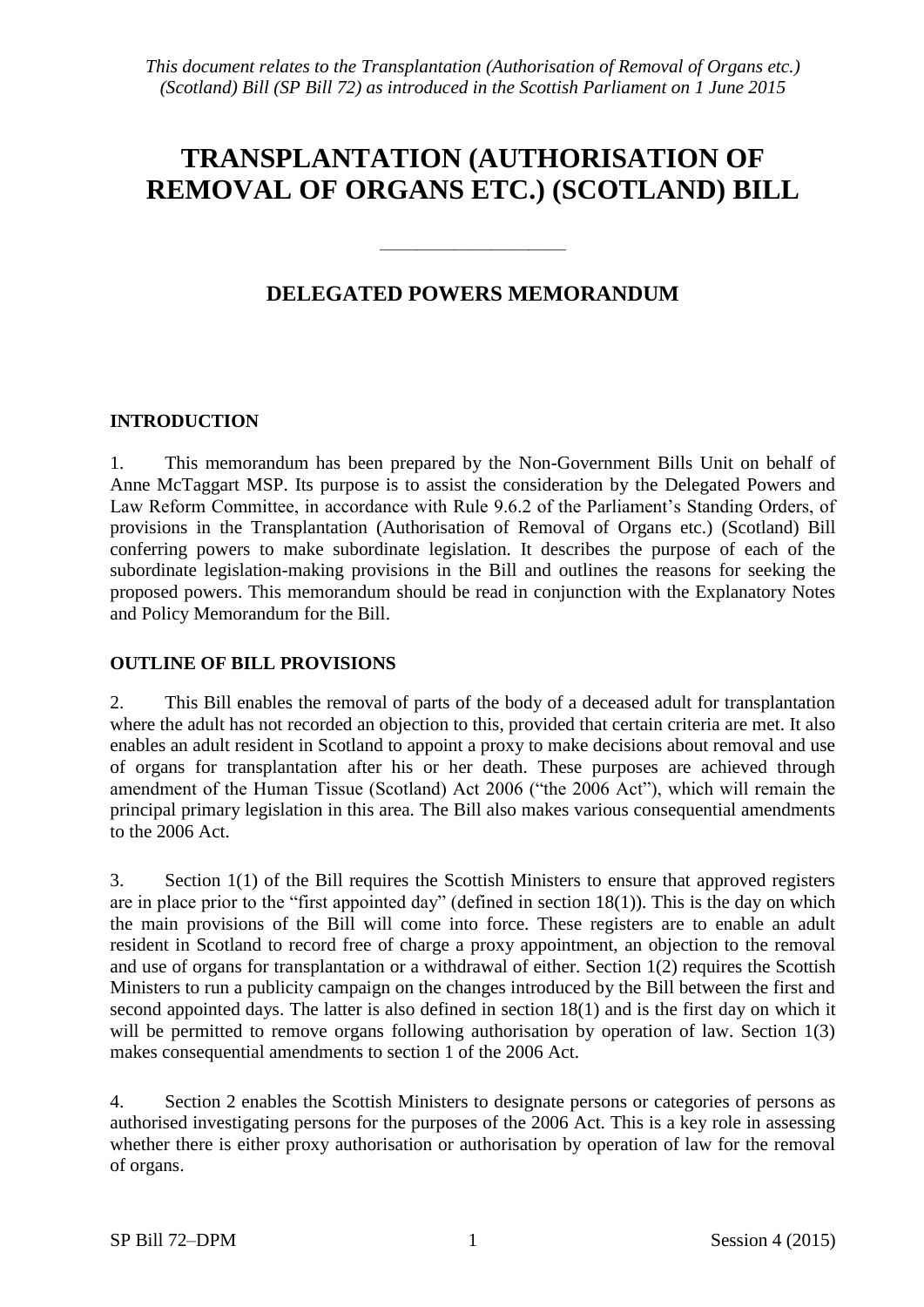5. Sections 3-4 and 8-14 make amendments to the 2006 Act which are consequential on the main provisions of the Bill. These amendments deal with matters such as the insertion of appropriate cross-references to the new provisions on proxy authorisation and authorisation by operation of law, the resolution of conflicting decisions made by an adult concerning removal and use of organs after death and the formal statements to be made by an authorised investigating person prior to removal in cases of proxy authorisation or authorisation by operation of law.

6. Section 5 inserts a new section 6A into the 2006 Act, providing for and regulating the process of obtaining proxy decisions. Section 6(1) inserts a new section 6B providing for authorisation by operation of law for the removal and use of organs after death for transplant. The section sets out the criteria which must be met before such authorisation will exist and key steps to be taken by the authorised investigating person as part of the process. Section 6(2) provides that authorisation by operation of law does not apply until such day as the Scottish Ministers may appoint (the "second appointed day" in terms of section 18(1)), which must be at least 6 months after the first appointed day. This interval provides time for the publicity campaign referred to in section 1(2) to take place and for adults registered in Scotland who wish to record objections or appoint proxies to do so. Section 7 resolves the issue of conflicting decisions by an adult about removal for transplantation after death where it is not clear which decision was most recent.

7. Section 15 makes consequential amendments to the Adults with Incapacity (Scotland) Act 2000 (which was itself amended by the 2006 Act). Section 16 enables the Scottish Ministers to modify the 2006 Act (as amended by the Bill) by regulations in relation to adults dying in Scotland but resident in other jurisdictions which provide for authorisation by operation of law. Section 17 requires the Scottish Ministers to report to the Parliament on the effectiveness of the changes made by the Bill. Sections 18-20 deal with interpretation, commencement and short title.

## **RATIONALE FOR SUBORDINATE LEGISLATION**

8. The powers to make subordinate legislation contained in the Bill are explained in detail in the following paragraphs, but in considering if and how provision should be made in subordinate legislation rather than on the face of the Bill the member has had regard to—

- the need to strike a balance between the importance of ensuring full Parliamentary scrutiny of the core provisions of the Bill and making proper use of Parliamentary time;
- enabling a flexible and responsive approach on matters of administrative detail;
- the need to respond to future legislative developments in relation to human transplantation, including those in other jurisdictions.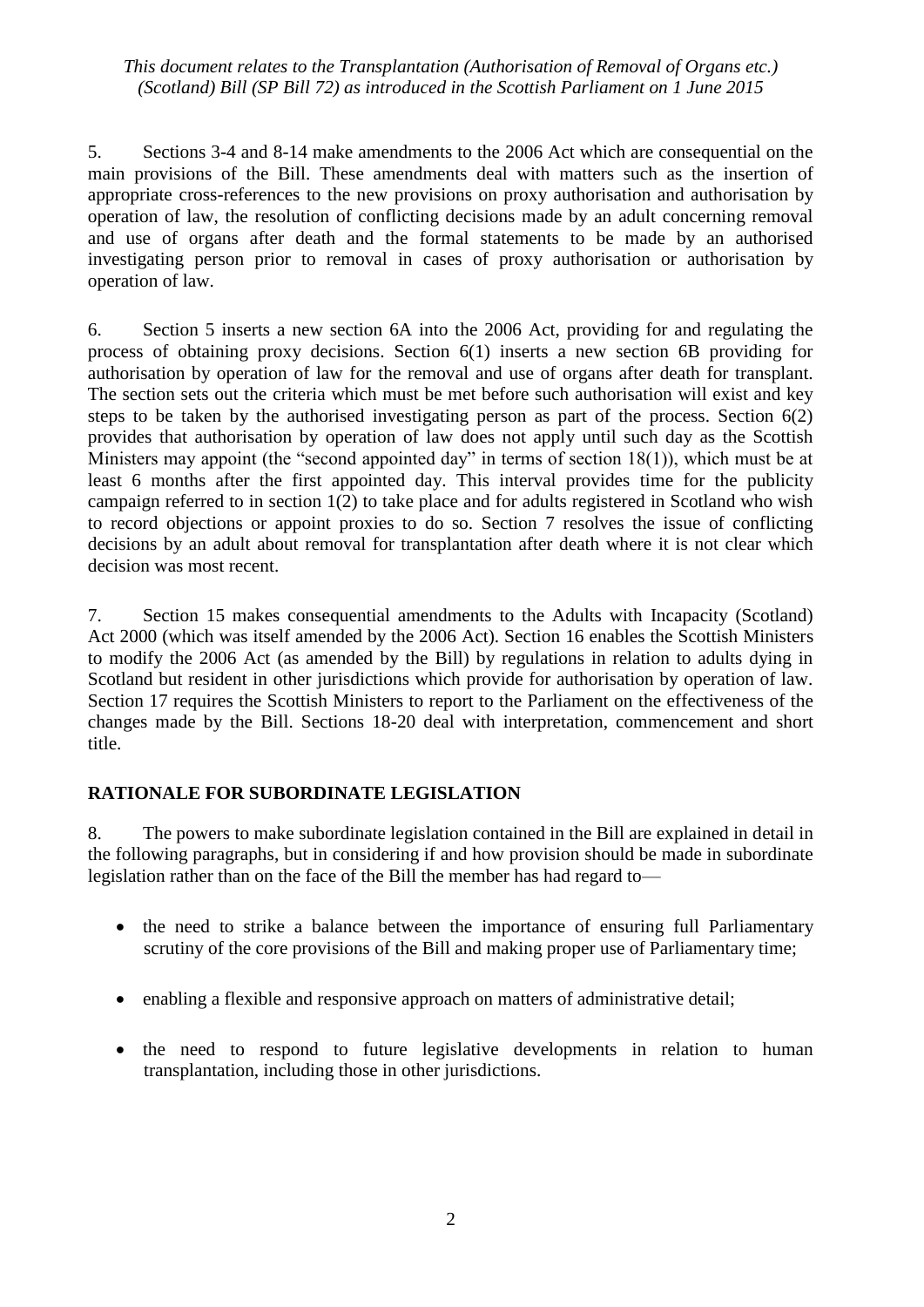### **DELEGATED POWERS**

#### **Section 2 – Designation of authorised investigating persons**

| <b>Power conferred on:</b>                  | the Scottish Ministers                            |
|---------------------------------------------|---------------------------------------------------|
| <b>Power exercisable by:</b>                | regulations made by Scottish statutory instrument |
| Parliamentary procedure: negative procedure |                                                   |

#### *Provision*

9. Section 2A of the 2006 Act (as inserted by section 2 of the Bill) enables the Scottish Ministers to provide by regulations for the designation of persons or categories of person as authorised investigating persons for the purposes of the 2006 Act (as amended by the Bill). The authorised investigating person has a key role in assessing and determining whether there is proxy authorisation or authorisation by operation of law for the removal of organs under inserted sections 6A and 6B. The member envisages that designation is likely to be by reference to certain job descriptions and/or clinical grades within the NHS. Under section 59(2) of the 2006 Act, the negative procedure would apply.

#### *Reason for taking power*

10. The member considers that the Scottish Ministers, in consultation with NHS interests, are best placed to determine which staff should be allocated this responsibility. There may also be a need for the content of the regulations to change over time, in line with alterations to clinical and administrative roles within the NHS.

#### *Choice of procedure*

11. As the relevant regulations are likely to be largely technical in content and expressed in terms of NHS grading and staffing arrangements, the negative procedure is considered appropriate.

#### **Section 6 (2) – Fixing of second appointed day**

| <b>Power conferred on:</b>            | the Scottish Ministers                            |
|---------------------------------------|---------------------------------------------------|
| <b>Power exercisable by:</b>          | regulations made by Scottish statutory instrument |
| Parliamentary procedure: no procedure |                                                   |

#### *Provision*

12. Section 6(2) provides that no removal for transplantation is authorised under section 6B of the 2006 Act (as inserted by section  $6(1)$ ) before such day as the Scottish Ministers may appoint by regulations (the "second appointed day" in terms of section 18(1)). This day must be at least 6 months after the day on which the main provisions of the Bill come into effect (the "first appointed day" under section  $18(1)$ ). The interval between the two provides time for the publicity campaign required by section 1(2) to run and for adults resident in Scotland to record objections or appoint proxies if they wish. Under section 1(1), registers enabling the recording of objections and proxy appointments require to be in place from the first appointed day.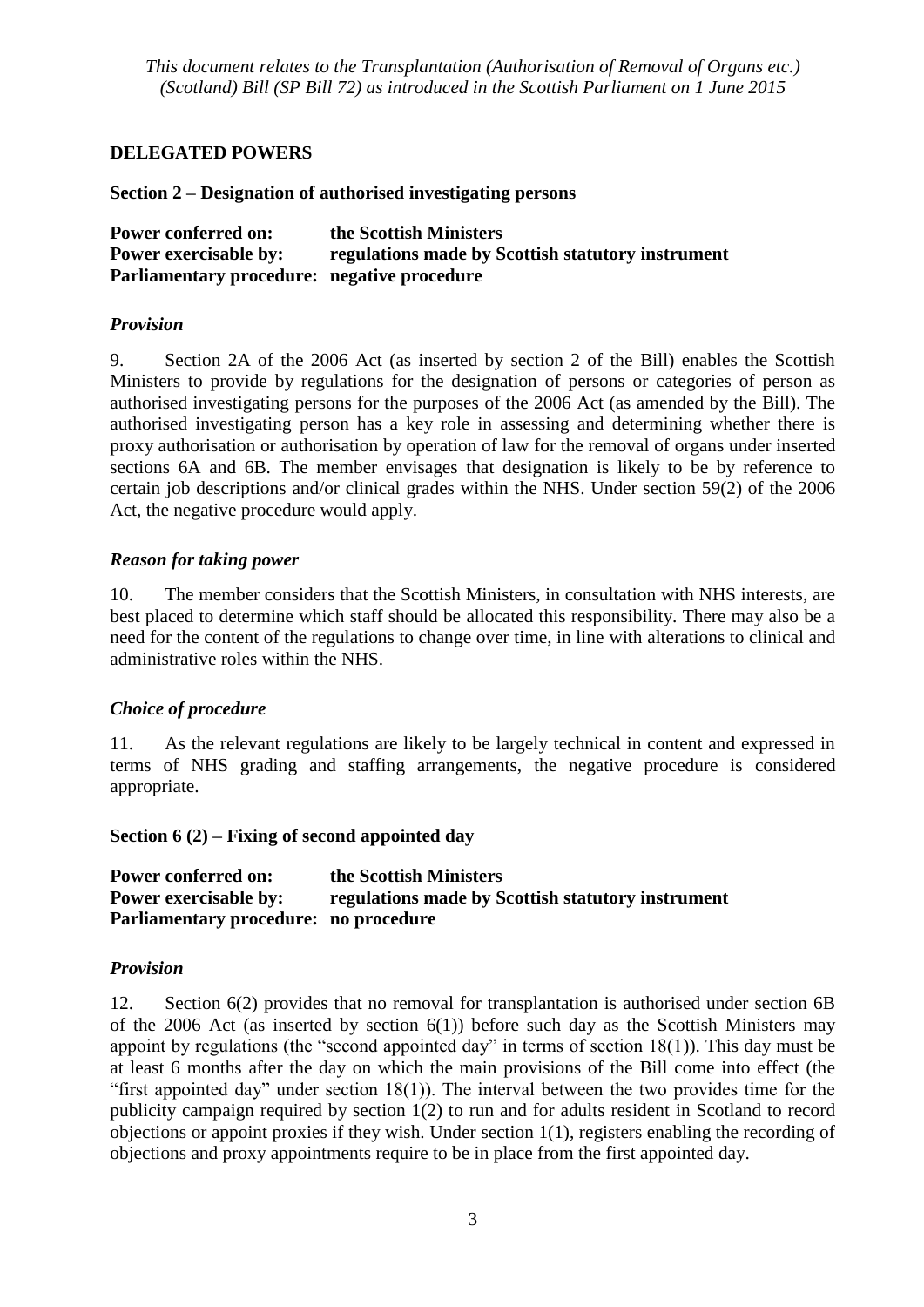#### *Reason for taking power*

13. The ability to fix the second appointed day in regulations (rather than having section 6B automatically come into full effect 6 months after the first appointed day) enables the Scottish Ministers to delay the coming into effect of authorisation by operation of law where they feel this is appropriate. This could be in light of a number of factors such as effectiveness of the publicity campaign or readiness of NHS staff.

#### *Choice of procedure*

14. This power is analogous to the power to set the date of commencement of any provision of an Act. The same effect could have been achieved by providing for staged commencement in section 19. This method was chosen in order to enable all the textual amendments to the 2006 Act to come into force at the same time (so that the reader is not confused by references to a nonexistent section 6B) while ensuring that the minimum 6 month gap between the majority of the Bill's provisions coming into effect and the commencement of authorisation by operation of law is preserved. It is standard for commencement powers to be subject to no Parliamentary procedure and this reflects the administrative nature of commencement of provisions which have already been agreed by the Parliament.

#### **Section 16 – Adults resident in other jurisdictions subject to authorisation by operation of law**

| <b>Power conferred on:</b>                     | the Scottish Ministers                            |
|------------------------------------------------|---------------------------------------------------|
| <b>Power exercisable by:</b>                   | regulations made by Scottish statutory instrument |
| Parliamentary procedure: affirmative procedure |                                                   |

#### *Provision*

15. Section 6B(1)(a) of the 2006 Act (as inserted by section 6(1) of the Bill) excludes any adult who was not resident in Scotland on death from authorisation by operation of law. This ensures that adults from countries operating "opt-in" systems of organ donation (such as England) who die in Scotland cannot have their organs removed for transplantation under section 6B. Such adults would not have had the opportunity to record any objection to removal.

16. There are however a number of other countries around the world which have "opt-out" systems (authorisation by operation of law) of different types and subject to different conditions. Within the UK, Wales has recently legislated for a system similar to the one contained in the Bill, which is scheduled to come into force in December. The number of these countries may well increase in future. It might be thought unreasonable that a person dying in Scotland who met the requirements for authorisation by operation of law under their "home system" should be excluded from section 6B. Section 16 enables the making of regulations modifying the 2006 Act (as amended by the Bill) to make particular provision for these situations.

#### *Reason for taking power*

17. Uniform provision on the face of the Bill in relation to all jurisdictions operating systems of authorisation by operation of law may well be inappropriate, given the differences between the various systems and the likelihood of these systems changing, and new ones emerging, over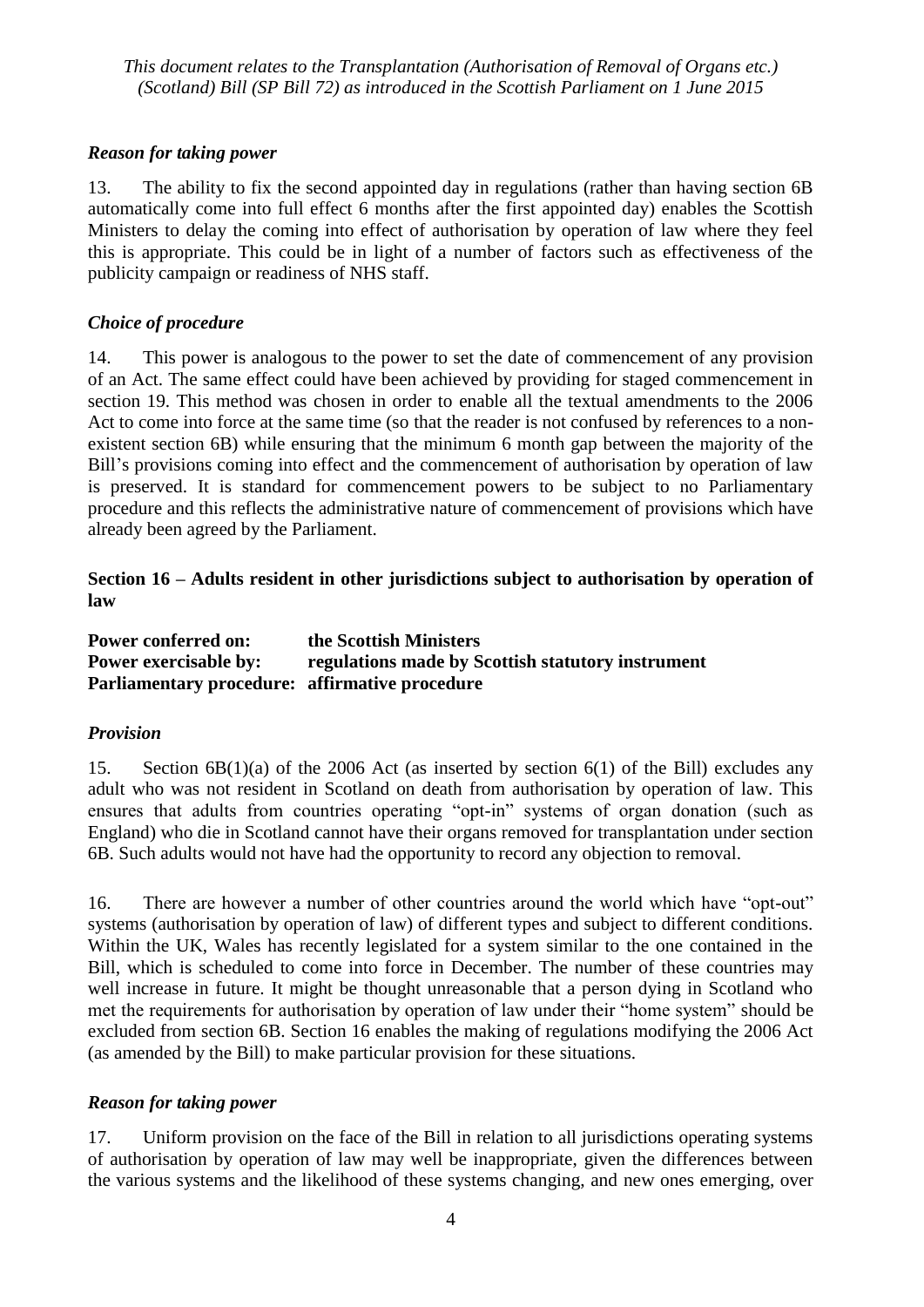time. Some will be much closer to the provisions of the Bill and 2006 Act than others. Consultation with the relevant jurisdictions might well be considered appropriate. There is also a balance to be struck between the benefits of providing for these situations and the resources expended in doing so. Where making provision in relation to a particular jurisdiction would be unlikely to free up significant additional numbers of organs for transplant, doing so may well not be worthwhile. The member believes that such cost-benefit judgements are best made by the Scottish Ministers.

#### *Choice of procedure*

18. As regulations made under section 16 would modify the terms of primary legislation, and might well be the subject of public interest and debate, the affirmative procedure is considered appropriate.

#### **Section 19(2) – Commencement**

**Power conferred on: the Scottish Ministers Power exercisable by: regulations made by Scottish statutory instrument Parliamentary procedure: no procedure**

#### *Provision*

19. Section 19(1) provides for various provisions of the Bill to come into force on the day after Royal Assent. Under section 19(2), the remainder of the provisions are to come into force on the day appointed by the Scottish Ministers.

#### *Reason for taking power*

20. Given that commencement of the main provisions of the Bill is not to take place before appropriate registers have been opened for use (section  $1(1)$ ) and the need to have a publicity campaign ready to begin on commencement, it is considered to be sensible to allow the Scottish Ministers to fix the commencement date, rather than tying them to a day set down in advance regardless of readiness. The need to ensure appropriate staff training within the NHS may also be relevant.

#### *Choice of procedure*

21. Section 19(2) does not provide for any Parliamentary procedure. This is standard for commencement provisions and reflects the administrative nature of commencement of provisions which have already been agreed to by the Parliament.